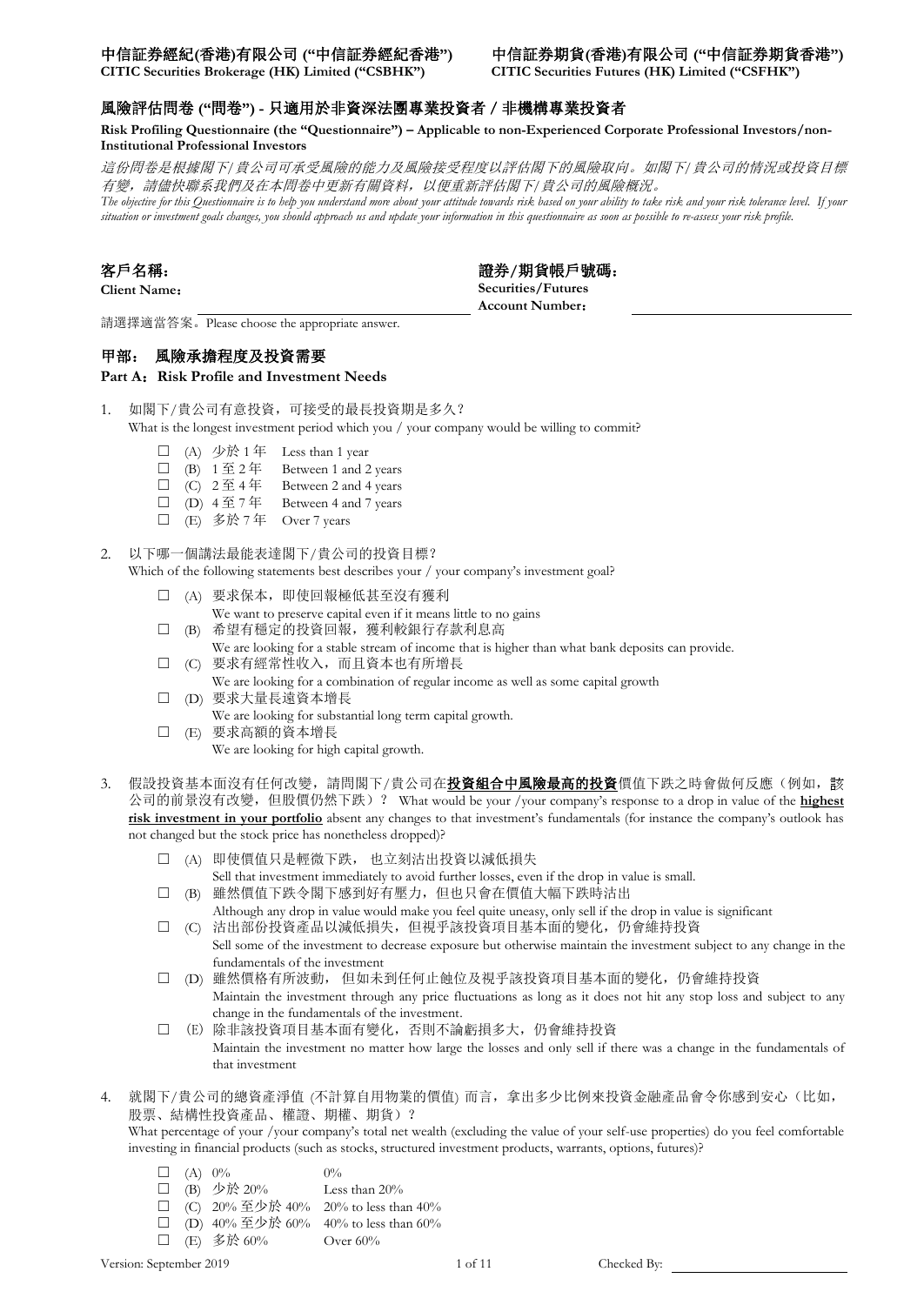**CITIC Securities Brokerage (HK) Limited ("CSBHK") CITIC Securities Futures (HK) Limited ("CSFHK")**

- 5. 閣下/貴公司期望的投資組合整體回報率是多少 (假設通脹率大於或等於 0%)? What is your /your company's expected return for your investment portfolio as a whole (assuming the inflation rate is higher than or equal to 0%)?
	- ☐ (A) 與通脹率一樣 The same as the inflation rate
	-
	-
	-

- ☐ (B) 高於通脹率至 2% Greater than and up to 2% above the inflation rate
- ☐ (C) 高於通脹率 2% 以上至 5% Greater than 2% and up to 5% above the inflation rate
	-
- ☐ (E) 高於通脹率 8% 以上 Greater than 8% above the inflation rate
- ☐ (D) 高於通脹率 5% 以上 至 8% Greater than 5% and up to 8% above the inflation rate
- 
- 
- 
- 6. 假設閣下/貴公司一年前購買了某公司的股票而所計劃的投資年期為 5 年,現時股價比那時增加了 30%,市場上沒有 任何消息、資料顯示該公司會有潛在或重大的轉變。在這種情況下,閣下會:Suppose you/your company purchased a stock one year ago planning for a time horizon of five years. Since then its share price has increased by 30%. There is no news or market information about any potential or material changes in the company. In this case, you will:
	- □ (A) 變賣所有股票,獲取利潤 Sell all your shares to secure the profit
	- □ (B) 一方面變賣 2/3 股票,獲取大部份利潤,另一方面繼續持有餘下的股票並期望股價會在未來上升
		- Sell 2/3 of shares to secure a major part of profit while retaining 1/3 to benefit from any further increase in stock price
	- ☐ (C) 一方面變賣 1/3 股票,獲取小部份利潤,另一方面繼續持有餘下的股票並期望股價會在未來上升 Sell 1/3 of shares to secure a minor part of profit while retaining the remaining to benefit from any further increase in stock price
	- □ (D) 繼續持有股票, 等待更高股價才變賣 Hold on and wait for a higher selling price
	- ☐ (E) 趁股價有上升的趨勢,繼續購入股票 Buy more to take full advantage of the upward trend
- 7. 在一段時間之內,投資價值可升可跌,我們稱之為「波動」。一般而言,風險愈高的投資,其潛在波動愈大,但潛在 回報亦愈高。相反,風險愈低的投資,其潛在波動愈小,但潛在回報亦愈低。總體來看,閣下/貴公司願意投資於波 動幅度多大的投資產品?(注意:於此描述的投資波動數字只供說明之用,閣下/貴公司不應倚賴此等數字作為於本 公司進行投資之損失/回報指引。) 【水印問題】Over a period of time the value of investments can rise and fall, we call it "fluctuation". Generally, the higher the investment risk the higher the potential fluctuation but also the higher the potential returns. On the other hand, the lower the investment risk the lower the potential fluctuation but also the lower the potential returns. In general, which of the following return profiles is most attractive to you /your company? (**Note: Fluctuation figures here are for illustrative purpose only. You / your company should not rely on such figures to be indicative of your investment gain/loss with us.) [Watermark question]** 
	- ☐ (A) 於-5% 至 +5% 之間的波動
		- Fluctuation between -5% and +5%
	- ☐ (B) 於-10% 至 +10% 之間的波動,以期取得潛在資本回報
		- Fluctuation between  $-10\%$  and  $+10\%$  for the opportunity of potential capital return.
	- ☐ (C) 於-15% 至 +15% 之間的波動,以期取得較佳的潛在資本回報 Fluctuation between -15% and +15% for the opportunity of better potential capital return.
	- ☐ (D) 於-20% 至 +20% 之間的波動,以期取得更高的潛在資本回報
		- Fluctuation between -20% and +20% for the opportunity of higher potential capital return.
	- ☐ (E) 於-20% 以下或+20% 以上之間的波動。我相信長期投資可以抵銷短期波動,並可以取得更高的潛在資本 回報。

Fluctuation beyond -20% or +20%. I believe in long-term investment can average out short-term volatility and achieve higher potential capital return.

總分數:

Total Score:  $[A=1, B=2, C=3, D=4 \text{ and } E=5]$ 

### 客戶的風險評級:

**Client's Risk Rating (CRR)**:

### 分析:

**Explanations**: 分數 **Score** 總 體 風 險 概 況 <sup>類</sup> <sup>別</sup> **General Risk Profile Category\*** 風險尺度 **Risk Scale** 1 | 13 以下 Less than 13 | 保守 Conservative | 極低風險 Very Low 2 | 13 - 18 | 中度保守 Moderately Conservative | 低至中風險 Low to Medium Risk **3** | 19 - 23 | 平穩 Balanced | 平穩 Balanced | 中風險 Medium Risk **4** 24 - 29 中度進取 Moderately Aggressive 中至高風險 Medium to High Risk 5 30 或以上 30 or above <sup>1 進取</sup> Aggressive 1 about 20 app 30 或以上 30 or above 5 a 直風險 High Risk<br>*風險承受程度之說明請參考附錄 Please refer to Annex for explanation of risk tolerance level* 

 $P$ lease refer to Annex for explanation of risk tolerance level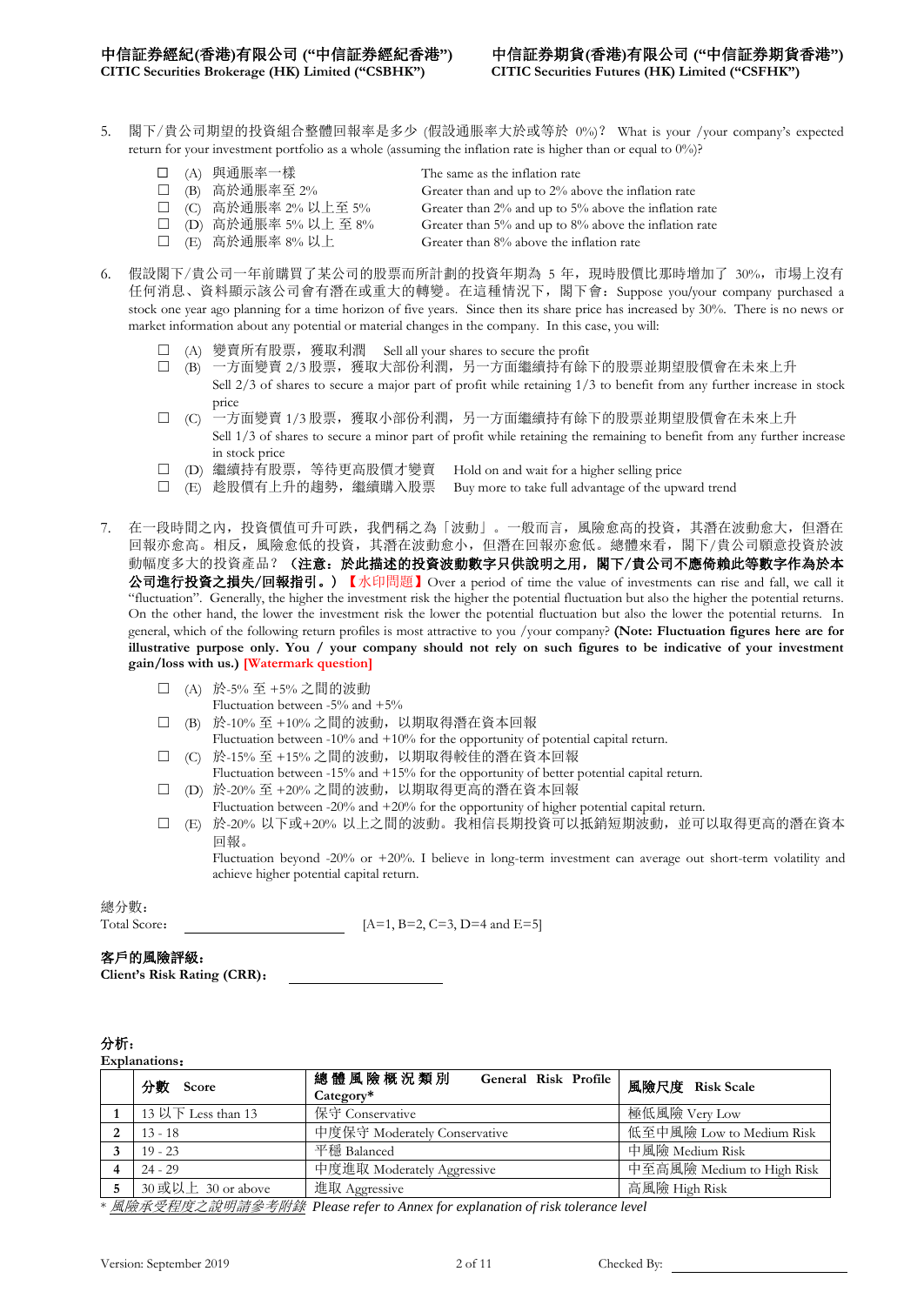**CITIC Securities Brokerage (HK) Limited ("CSBHK") CITIC Securities Futures (HK) Limited ("CSFHK")**

### 乙部: 投資者分類

### **Part B**:**Investor Characterization ("IC")**

此部分旨在協助評估閣下是否具備衍生工具的知識。本公司將根據閣下於下方提供的資料,評估閣下是否了解衍生產品的性質和 風險。請回答以下問題並在最符合閣下情況的方格上打勾*()*。

*This part assesses whether you have knowledge of derivatives. Based on the information provided below, we will assess whether you understand the nature and risks of derivative products. Please answer the following questions and tick the box that best describes you.* 請提供以下有關於衍生產品的資料:

With regards to derivative products, please provide the following information:

|                                                                                                                                                                                                                                                                                                                                                                                                                                                                                                                                                                                                                                                                                                                                                                                                                                                                                                                                                                                                                                                                                         | 是 Yes                                                                                                                                                                                                                                                                                                                                                                      | 否 No |
|-----------------------------------------------------------------------------------------------------------------------------------------------------------------------------------------------------------------------------------------------------------------------------------------------------------------------------------------------------------------------------------------------------------------------------------------------------------------------------------------------------------------------------------------------------------------------------------------------------------------------------------------------------------------------------------------------------------------------------------------------------------------------------------------------------------------------------------------------------------------------------------------------------------------------------------------------------------------------------------------------------------------------------------------------------------------------------------------|----------------------------------------------------------------------------------------------------------------------------------------------------------------------------------------------------------------------------------------------------------------------------------------------------------------------------------------------------------------------------|------|
| 請問閣下/貴公司在過去三年內, 有否進行過五次或<br>以上相關於以下衍生產品的投資交易?<br>(優先股、<br>永久債券、可換股債券、次級債券、可贖回債券、<br>可回售債券、應急可轉換債券(也可稱之為「CoCo<br>債券」)、遞增票息債券、債券回購/逆回購協議、<br>對沖基金、遠期、利率上/下限、遠期利率協議、掉<br>期期權、債務抵押債券、期權、認股權證、期貨、<br>掉期、合成交易所交易基金、結構性產品、無本金<br>交割遠期外匯、雙幣投資、累計期權 / 累沽期<br>權)、中期票據(與信用、指數、債券、外匯-固定<br>/浮動/區間計息或基金掛鈎)和重新包裝票據。<br>Have you /your company made 5 or more investment<br>transactions in the past 3 years in any of the following<br>derivatives products? (preference shares, perpetual bonds,<br>convertible bonds, subordinated bonds, , callable bonds,<br>puttable bond, contingent convertible (otherwise known<br>as 'CoCos''), step-up coupon bonds, repos / reverse<br>repos, hedge funds, forwards, caps and floors, forward<br>rate agreement, swaption, collateralized debt obligation,<br>options, warrants, futures, swaps, synthetic ETFs,<br>structured products, non-delivery forward, dual currency<br>investment, accumulator/decumulator), medium term<br>credit,<br>index,<br>bond,<br>(linked)<br>to<br>notes<br>FX<br>fixed/floating/range accrual, Funds), repackaged notes | 請具體說明:<br>Please provide details:                                                                                                                                                                                                                                                                                                                                          | □    |
| 請問閣下/貴公司有否參加過由銀行、金融機構、教<br>育機構或專業組織所舉辦與衍生工具相關之培訓或<br>課程呢?<br>Have you /your company received any training or<br>attended any courses related to derivatives offered by<br>banks, financial institutions, educational institutions or<br>professional organization?                                                                                                                                                                                                                                                                                                                                                                                                                                                                                                                                                                                                                                                                                                                                                                                                                      | □ 銀行 Banks<br>□ 其他金融機構 Other financial institutions<br>□ 教育機構 Education institutions<br>□ 專業組織 Professional organizations<br>請具體說明(包括但不限於參加培訓的日<br>期、培訓的主題及培訓組織的名稱):<br>Please provide details (including but not limited<br>to the date of the training(s) attended, the<br>subject of the training(s) and the name of the<br>organization which delivered the training): | □    |
| 請問閣下/貴公司是否擁有與衍生產品相關的工作經<br>驗?<br>Do you/your company have any work experience relating<br>to derivatives products?                                                                                                                                                                                                                                                                                                                                                                                                                                                                                                                                                                                                                                                                                                                                                                                                                                                                                                                                                                      | 請具體說明:<br>Please provide details:                                                                                                                                                                                                                                                                                                                                          | □    |
| 評估結果 Assessment Result<br>□<br>answer "yes" in above).                                                                                                                                                                                                                                                                                                                                                                                                                                                                                                                                                                                                                                                                                                                                                                                                                                                                                                                                                                                                                                  | 具備金融衍生工具的知識(至少有一條回答「是」)。With knowledge on financial derivatives (at least one positive                                                                                                                                                                                                                                                                                     |      |

不具備金融衍生工具的知識。Without knowledge on financial derivatives.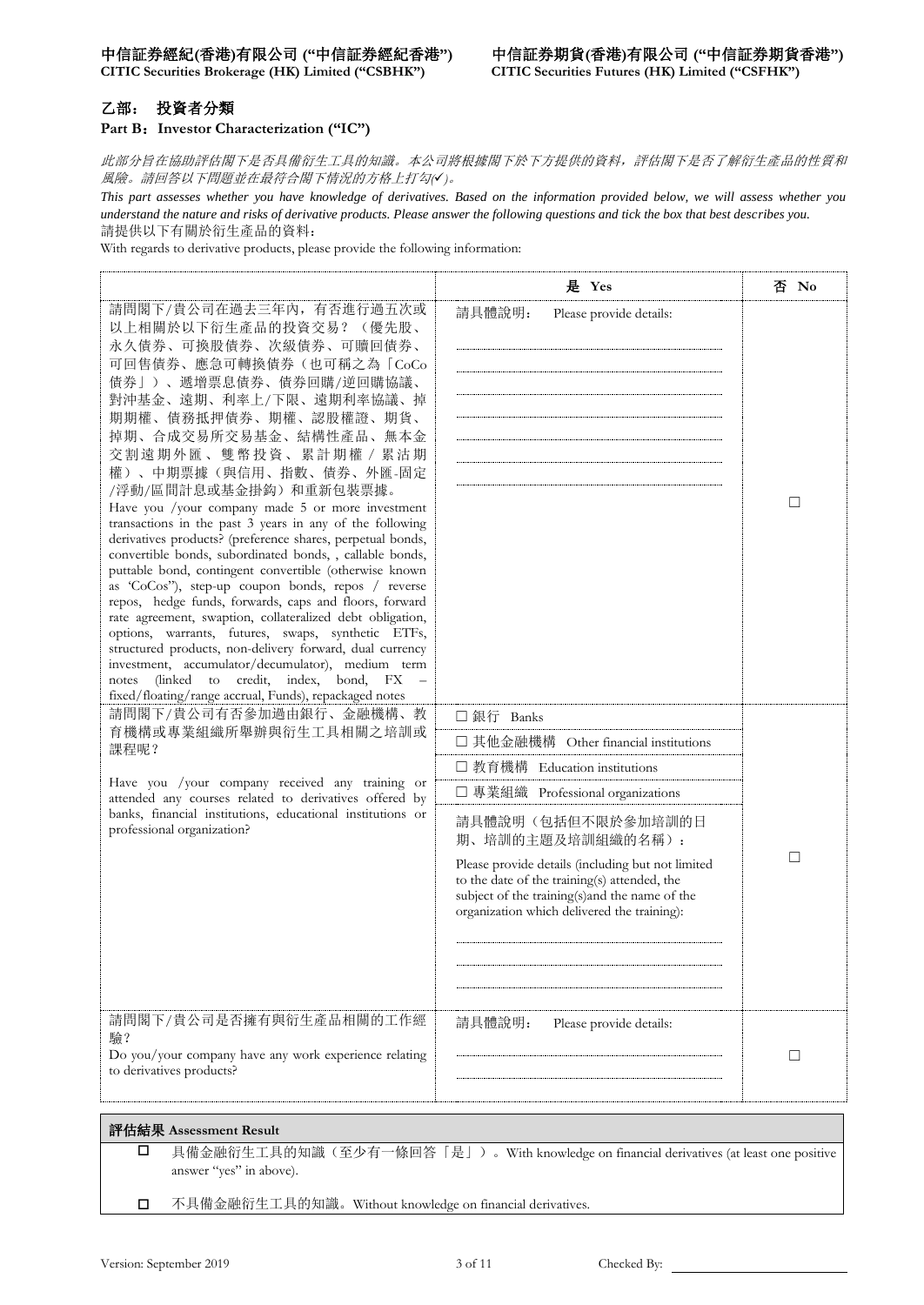**CITIC Securities Brokerage (HK) Limited ("CSBHK") CITIC Securities Futures (HK) Limited ("CSFHK")**

### 丙部: 個人及財務資料

**Part C**:**Personal and Financial Information**

### **[**只適用於個人**/**聯名戶口**] [Applicable to Individual/Joint Accounts only]**

1. 閣下的年齡為? What is your age?

|  |  | □ (A) 65 歲或以上 | 65 or above * |
|--|--|---------------|---------------|
|--|--|---------------|---------------|

- ☐ (B) 55 歲至 64 歲 55-64
- □ (C) 45 歲至 54 歲 45-54
- □ (D)  $18$  歲至 44 歲 18-44

\* 另請填妥「風險承受能力薄弱的客戶聲明」 Please also fill out the "Vulnerable Customer Declaration"

### 2. 閣下的教育程度為? What is your education level?

- □ (A) 小學或以下 Primary or below \*
- □ (B) 中學 Secondary
- □ (C) 專上 Post-Secondary
- □ (D) 大學 University

\* 另請填妥「風險承受能力薄弱的客戶聲明」 Please also fill out the "Vulnerable Customer Declaration"

- 3. 閣下每年的收入為? What is your annual income?
	- □ (A) 三十萬港元或以下 HKD 300,000 or below
	- □ (B) 三十萬港元以上至八十萬港元 Between > HKD 300,000 to HKD 800,000
	-
	-
	- □ (E) 零港元, 原因:
	- ☐ (C) 八十萬港元以上至一百二十萬港元 Between > HKD 800,000 to HKD 1,200,000 □ (D) 一百二十萬港元以上,請註明\_\_\_\_\_\_\_\_\_\_\_\_\_\_\_ Over HKD 1,200,000 Please Specify\_\_\_\_\_\_

HKD 0 Reason:

4. 閣下現時的估計資產淨值大約為?What is your estimated net worth?

\_\_\_\_\_\_\_\_\_\_\_\_\_\_\_\_\_\_\_\_\_\_\_\_\_\_\_\_\_\_\_\_\_\_\_\_\_\_\_\_

☐ (A) 一百萬港元或以下 HKD 1,000,000 or below □ (B) 一百萬港元以上至四百萬港元 Between > HKD 1,000,000 to HKD 4,000,000 □ (C) 四百萬港元以上至八百萬港元 Between > HKD 4,000,000 to HKD 8,000,000 □ (D) 八百萬港元以上,請註明 \_\_\_\_\_\_\_\_\_\_\_\_\_\_ Over HKD 8,000,000 Please Specify Type: □物業 Property\_\_\_\_\_\_\_\_\_\_\_\_\_\_(港元 HKD) □現金 Cash\_\_\_\_\_\_\_\_\_\_\_\_(港元 HKD)<br>□股票 Stocks\_\_\_\_\_\_\_\_\_\_\_\_\_\_ (港元 HKD) □其他 Others\_\_\_\_\_\_\_\_\_\_\_(港元 HKD) ☐股票 Stocks\_\_\_\_\_\_\_\_\_\_\_\_\_\_ (港元 HKD) ☐其他 Others\_\_\_\_\_\_\_\_\_\_\_\_\_(港元 HKD)

### **[**只適用於公司**/**機構戶口**] [Applicable to Corporate/Institutional Accounts only]**

5. 貴公司的總資產負債率為 [定義為:(流動負債總額+非流動負債總額) / 有形淨資產]? What is your company's total gearing ratio [defined as: (Total Current Liabilities + Total Non-Current Liabilities) / Tangible Net Worth]?

|  | □ (A) 200%以上           | Over $200\%$              |
|--|------------------------|---------------------------|
|  | □ (B) $100\%$ 以上至 200% | Between $>100\%$ and 200% |
|  | □ (C) 50%以上至 100%      | Between $>50\%$ and 100%  |
|  | □ (D) 20%以上至 50%       | Between $>20\%$ and 50%   |
|  | □ (E) 20%或以下           | $20\%$ or below           |

6. 貴公司未來五年的盈利預期如何? What is your business's profit expectation in the next five years?

|  | □ (A) 非常不穩定, 很有可能虧損  | Very unstable with high possibility to lose money  |
|--|----------------------|----------------------------------------------------|
|  | □ (B) 不算穩定, 虧損的可能性中等 | Unstable with medium possibility to lose money     |
|  | □ (C) 尚算穩定, 虧損的可能性不大 | Somewhat stable with low possibility to lose money |
|  | □ (D) 穩定並與經濟增長一致     | Stable and in line with economic growth            |
|  | □ (E) 非常穩定並優於經濟增長    | Very stable and outpacing economic growth          |

7. 貴公司現時的估計資產淨值大約為? What is your company's estimated net worth?

| □ (A) 一百萬港元或以下          | HKD 1,000,000 or below                      |
|-------------------------|---------------------------------------------|
| □ (B) 一百萬港元以上至一千萬港元     | Between > HKD 1,000,000 to HKD 10,000,000   |
| □ (C) 一千萬港元以上至四千萬港元     | Between > HKD 10,000,000 to HKD 40,000,000  |
| □ (D) 四千萬港元以上至一億港元      | Between > HKD 40,000,000 to HKD 100,000,000 |
| □ (E) 一億港元以上,請註明_______ |                                             |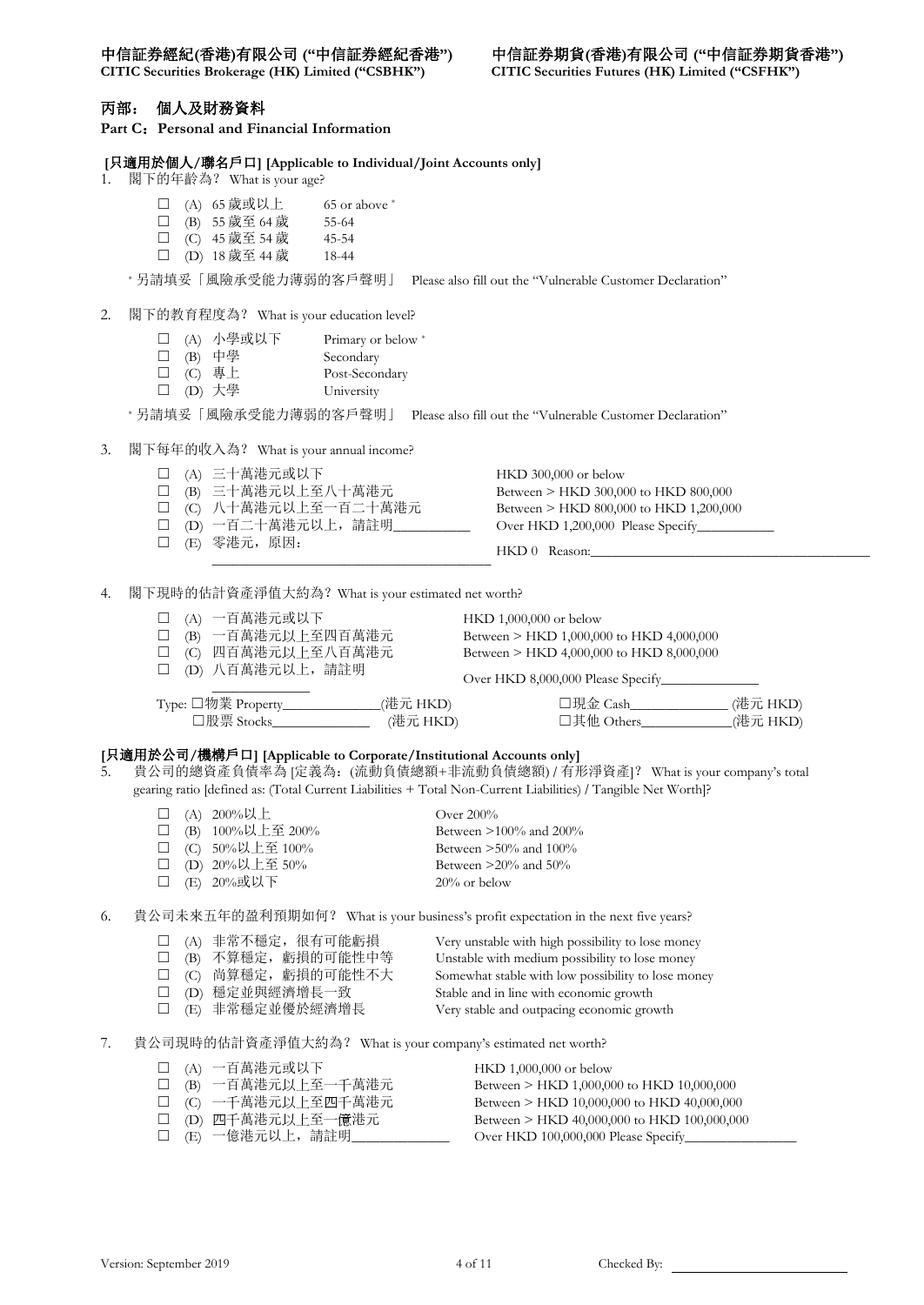**CITIC Securities Brokerage (HK) Limited ("CSBHK") CITIC Securities Futures (HK) Limited ("CSFHK")**

### 丁部: 投資經驗及知識

### **Part D**:**Investment Experience and Knowledge**

- 1. 閣下/貴公司有否委派專業人士處理投資事宜?
	- Have you/Has your company appointed professional to handle investment?
		- ☐ (A) 無,而且本人/本公司負責處理投資事宜的人員對投資產品的瞭解並不多 No, and the person handling our company's investments / myself does not have much knowledge on investment products
		- □ (B) 無, 但本人/本公司負責處理投資事宜的人員對投資產品有基本認識 No, but the person handling our company's investments / myself has basic knowledge on investment products
		- ☐ (C) 無,但本人/本公司負責處理投資事宜的人員對投資產品十分熟悉 No, but the person handling our company's investments /myself has extensive knowledge on investment products
		- □ (D) 有 Yes
		- ☐ (E) 有,而且多過一名 Yes, and more than 1 professional

【僅適用於企業客戶】如果閣下的回答是(C),請提供代表貴公司作出投資決策之人員的姓名和職位。 [Applicable to corporate client only] If you answered (C), please provide name and title of the person(s) who are responsible for making investment decision on behalf of your company:

2. 閣下/貴公司或負責處理貴公司投資事宜的人員有多少年投資於以下投資產品(已開發市場:G10 國家外加中國香港、 新加坡、紐西蘭和澳洲)的經驗?

How many years of experience do you (or the person handling your company's investment) have in respect of the following investment products (Developed markets: G10 countries plus Hong Kong, Singapore, New Zealand and Australia)?

| a) | 現金、存款、存款證、保本產品<br>Cash, deposits, certificate of deposits,<br>capital protected products | 已開發市場, 即中國香港、新加坡、<br>澳洲、加拿大、法國、德國、意大<br>利、日本、荷蘭、瑞典、瑞士、紐西<br>蘭、英國和美國<br>Developed markets <i>i.e.</i> Hong Kong,<br>Singapore, Australia, Canada, France,<br>Germany, Italy, Japan, the Netherlands,<br>Sweden, Switzerland, New Zealand, the<br>United Kingdom and the United States | 新興市場(即己開發市場<br>之外的其他市場)<br>Emerging markets<br>(i.e.<br>markets other than<br>the<br>Developed markets). |
|----|------------------------------------------------------------------------------------------|--------------------------------------------------------------------------------------------------------------------------------------------------------------------------------------------------------------------------------------------------------------------------------------|----------------------------------------------------------------------------------------------------------|
|    | A) 無經驗 A) No Experience                                                                  |                                                                                                                                                                                                                                                                                      |                                                                                                          |
|    | B) 少於 3年 B) Less than 3 years                                                            |                                                                                                                                                                                                                                                                                      |                                                                                                          |
|    | C) $3 \nsubseteq 6 \nsubseteq C$ Between 3 and 6 years                                   |                                                                                                                                                                                                                                                                                      |                                                                                                          |
|    | D) $7 \nsubseteq 10 \nsubseteq$ D) Between 7 and 10 years                                |                                                                                                                                                                                                                                                                                      |                                                                                                          |
|    | E) $10 \nsubseteq$ 以上 E) Over 10 years                                                   |                                                                                                                                                                                                                                                                                      |                                                                                                          |

| b) | 倩券、次級債券、永久債券、可換股債<br>券、可贖回債券、可回售債券、應急可<br>轉換債券 (也可稱之為「CoCo 債<br>券   ) 、遞增票息債券、債券基金、非<br>保本之債券/與信用掛鈎之結構性投資<br>產品<br>Bonds subordinated bonds, perpetual<br>bonds, convertible bonds, callable bonds,<br>puttable bond, contingent convertible<br>(otherwise known as 'CoCos''), step-up<br>coupon bonds, bond funds, non-capital<br>protected bond/credit linked structured<br>products | 己開發市場,即中國香港、新加坡、<br>澳洲、加拿大、法國、德國、意大<br>利、日本、荷蘭、瑞典、瑞士、紐西<br>蘭、英國和美國<br>Developed markets <i>i.e.</i> Hong Kong,<br>Singapore, Australia, Canada, France,<br>Germany, Italy, Japan, the Netherlands,<br>Sweden, Switzerland, New Zealand, the<br>United Kingdom and the United States | 新興市場(即己開發市場<br>之外的其他市場)<br>Emerging markets<br>(i.e.<br>markets other than<br>the<br>Developed markets). |
|----|----------------------------------------------------------------------------------------------------------------------------------------------------------------------------------------------------------------------------------------------------------------------------------------------------------------------------------------------------------------------------------------|-------------------------------------------------------------------------------------------------------------------------------------------------------------------------------------------------------------------------------------------------------------------------------------|----------------------------------------------------------------------------------------------------------|
|    | A) 無經驗 A) No Experience                                                                                                                                                                                                                                                                                                                                                                |                                                                                                                                                                                                                                                                                     |                                                                                                          |
|    | B) 少於 3年 B) Less than 3 years                                                                                                                                                                                                                                                                                                                                                          |                                                                                                                                                                                                                                                                                     |                                                                                                          |
|    | C) $3 \nsubseteq 6 \nsubseteq C$ Between 3 and 6 years                                                                                                                                                                                                                                                                                                                                 |                                                                                                                                                                                                                                                                                     |                                                                                                          |
|    | D) $7 \nsubseteq 10 \nsubseteq D$ Between 7 and 10 years                                                                                                                                                                                                                                                                                                                               |                                                                                                                                                                                                                                                                                     |                                                                                                          |
|    | E) $10 \notin \mathcal{Y}$ $\perp$ E) Over 10 years                                                                                                                                                                                                                                                                                                                                    |                                                                                                                                                                                                                                                                                     |                                                                                                          |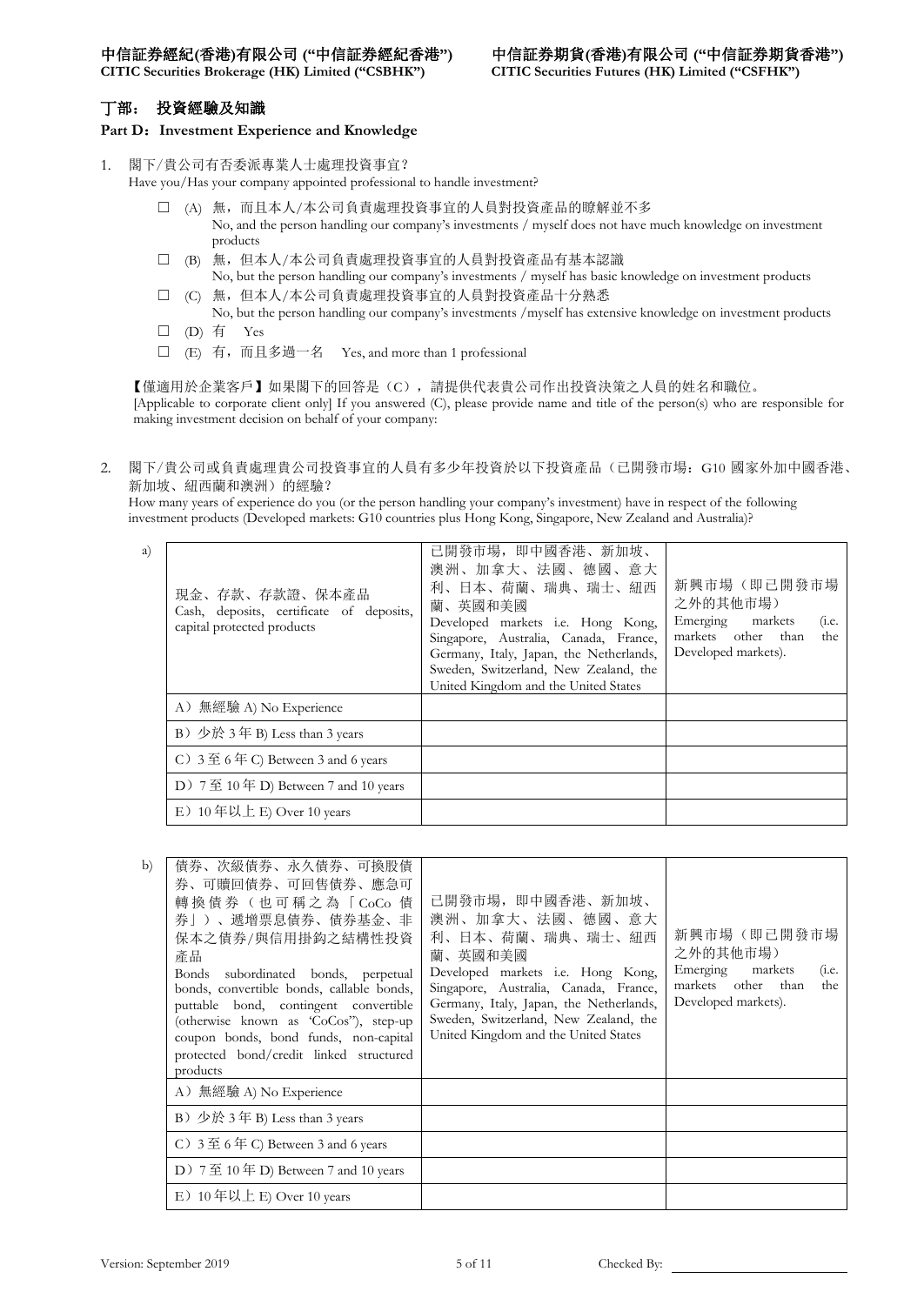# 中信証券經紀(香港)有限公司 ("中信証券經紀香港")<br>CITIC Securities Brokerage (HK) Limited ("CSBHK")

# 中信証券期貨(香港)有限公司 ("中信証券期貨香港")<br>CITIC Securities Futures (HK) Limited ("CSFHK")

| c) | 外幣、利率、商品、非保本之貨幣/利<br>率/與商品掛鈎之結構性投資產品<br>Foreign currencies,<br>interest<br>rate,<br>commodities, non-capital protected<br>currency/interest rate/commodity linked<br>structured products | 己開發市場, 即中國香港、新加坡、<br>澳洲、加拿大、法國、德國、意大<br>利、日本、荷蘭、瑞典、瑞士、紐西<br>蘭、英國和美國<br>Developed markets i.e. Hong Kong,<br>Singapore, Australia, Canada, France,<br>Germany, Italy, Japan, the Netherlands,<br>Sweden, Switzerland, New Zealand, the<br>United Kingdom and the United States | 新興市場(即己開發市場<br>之外的其他市場)<br>Emerging markets<br>(1.e.<br>markets other than<br>the<br>Developed markets). |
|----|------------------------------------------------------------------------------------------------------------------------------------------------------------------------------------------|-------------------------------------------------------------------------------------------------------------------------------------------------------------------------------------------------------------------------------------------------------------------------------|----------------------------------------------------------------------------------------------------------|
|    | A) 無經驗 A) No Experience                                                                                                                                                                  |                                                                                                                                                                                                                                                                               |                                                                                                          |
|    | B) 少於 3年 B) Less than 3 years                                                                                                                                                            |                                                                                                                                                                                                                                                                               |                                                                                                          |
|    | C) $3 \nsubseteq 6 \nsubseteq C$ Between 3 and 6 years                                                                                                                                   |                                                                                                                                                                                                                                                                               |                                                                                                          |
|    | D) 7至 10年 D) Between 7 and 10 years                                                                                                                                                      |                                                                                                                                                                                                                                                                               |                                                                                                          |
|    | E) $10 \notin$ 以上 E) Over 10 years                                                                                                                                                       |                                                                                                                                                                                                                                                                               |                                                                                                          |
|    |                                                                                                                                                                                          |                                                                                                                                                                                                                                                                               |                                                                                                          |
| d) | 交易所交易基金、開放式基金、<br>股票、                                                                                                                                                                    |                                                                                                                                                                                                                                                                               |                                                                                                          |

| 澳洲、加拿大、法國、德國、意大<br>證、合成交易所基金、槓桿及反向產<br>新興市場(即己開發市場<br>利、日本、荷蘭、瑞典、瑞士、紐西<br>品、股票期權等)、非保本且與股票掛<br>蘭、英國和美國<br>鈎之結構性投資產品<br>Developed markets i.e. Hong Kong,<br>Stocks, exchange traded funds (ETF),<br>Singapore, Australia, Canada, France,<br>open-ended funds, listed derivatives<br>Germany, Italy, Japan, the Netherlands,<br>(including warrants, CBBC, synthetic<br>Sweden, Switzerland, New Zealand, the<br>ETFs , Leveraged and inverse (L&I)<br>United Kingdom and the United States<br>products, share options etc.), non-capital<br>protected equity linked structured products | 之外的其他市場)<br>Emerging markets<br>(i.e.<br>markets other than<br>the<br>Developed markets). |
|------------------------------------------------------------------------------------------------------------------------------------------------------------------------------------------------------------------------------------------------------------------------------------------------------------------------------------------------------------------------------------------------------------------------------------------------------------------------------------------------------------------------------------------------------------------------------------------|-------------------------------------------------------------------------------------------|
| A) 無經驗 A) No Experience                                                                                                                                                                                                                                                                                                                                                                                                                                                                                                                                                                  |                                                                                           |
| B) 少於 3年 B) Less than 3 years                                                                                                                                                                                                                                                                                                                                                                                                                                                                                                                                                            |                                                                                           |
| C) $3 \nsubseteq 6 \nsubseteq C$ Between 3 and 6 years                                                                                                                                                                                                                                                                                                                                                                                                                                                                                                                                   |                                                                                           |
| D) $7 \nsubseteq 10 \nsubseteq$ D) Between 7 and 10 years                                                                                                                                                                                                                                                                                                                                                                                                                                                                                                                                |                                                                                           |
| E) $10 \notin$ 以上 E) Over 10 years                                                                                                                                                                                                                                                                                                                                                                                                                                                                                                                                                       |                                                                                           |

| $\epsilon$ ) | 其他衍生工具產品, 如場内期貨/遠<br>期、場內/場外期權、債券回購/逆回購<br>協議、對沖基金、遠期、利率上/下<br>限、遠期利率協議、掉期期權、債務抵<br>押債券、累積/累沽期權、掉期、中期<br>票據(與信用、指數、債券、外匯-固<br>定/浮動/區間計息或基金掛鈎)和重新<br>包裝票據。<br>Other derivatives such as listed/OTC<br>futures/forwards, listed/OTC options,<br>repos / reverse repos, hedge funds,<br>forwards, caps and floors, forward rate<br>agreement, swaption, collateralized debt<br>obligation, accumulator/ decumulator,<br>swaps, medium term notes (linked to credit,<br>index, bond, FX - fixed/floating/range<br>accrual, Funds), repackaged notes | 已開發市場, 即中國香港、新加坡、<br>澳洲、加拿大、法國、德國、意大<br>利、日本、荷蘭、瑞典、瑞士、紐西<br>蘭、英國和美國<br>Developed markets i.e. Hong Kong,<br>Singapore, Australia, Canada, France,<br>Germany, Italy, Japan, the Netherlands,<br>Sweden, Switzerland, New Zealand, the<br>United Kingdom and the United States | 新興市場(即已開發市場<br>之外的其他市場)<br>Emerging markets<br>(i.e.<br>markets other than<br>the<br>Developed markets). |
|--------------|-------------------------------------------------------------------------------------------------------------------------------------------------------------------------------------------------------------------------------------------------------------------------------------------------------------------------------------------------------------------------------------------------------------------------------------------------------------------------------------------------------------------------------------------------|-------------------------------------------------------------------------------------------------------------------------------------------------------------------------------------------------------------------------------------------------------------------------------|----------------------------------------------------------------------------------------------------------|
|              | A) 無經驗 A) No Experience                                                                                                                                                                                                                                                                                                                                                                                                                                                                                                                         |                                                                                                                                                                                                                                                                               |                                                                                                          |
|              | B) 少於 3年 B) Less than 3 years                                                                                                                                                                                                                                                                                                                                                                                                                                                                                                                   |                                                                                                                                                                                                                                                                               |                                                                                                          |
|              | C) $3 \nsubseteq 6 \nsubseteq C$ Between 3 and 6 years                                                                                                                                                                                                                                                                                                                                                                                                                                                                                          |                                                                                                                                                                                                                                                                               |                                                                                                          |
|              | D) $7 \ncong 10 \ncong$ D) Between 7 and 10 years                                                                                                                                                                                                                                                                                                                                                                                                                                                                                               |                                                                                                                                                                                                                                                                               |                                                                                                          |
|              | E) $10 \notin \mathcal{Y}$ $\perp$ E) Over 10 years                                                                                                                                                                                                                                                                                                                                                                                                                                                                                             |                                                                                                                                                                                                                                                                               |                                                                                                          |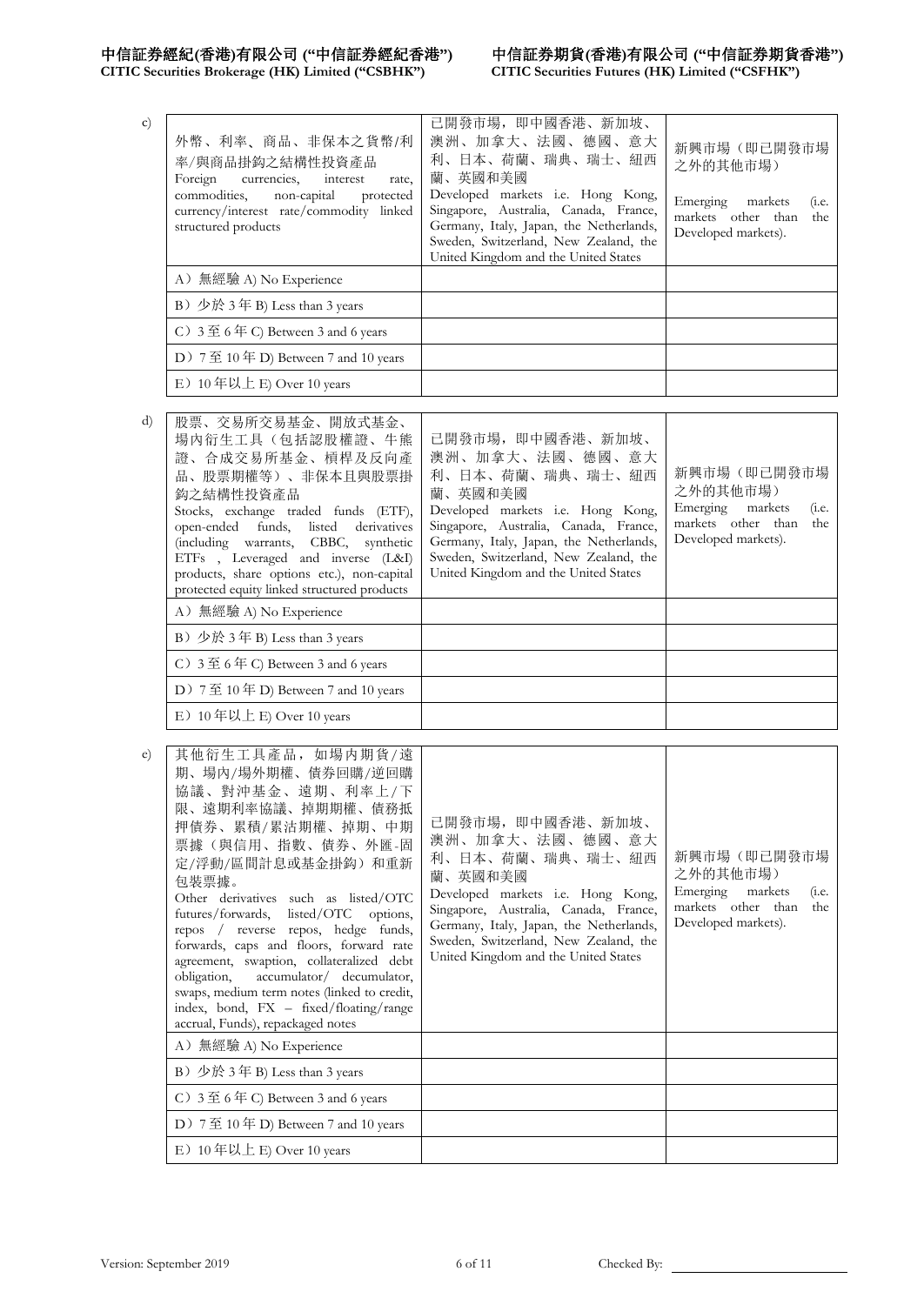**CITIC Securities Brokerage (HK) Limited ("CSBHK") CITIC Securities Futures (HK) Limited ("CSFHK")**

| f)<br>封閉式基金、設有鎖定期的投資產<br>品、另類投資(包括私募股權投資<br>等)、基金掛鈎衍生品<br>Close-ended funds, investment products<br>with lock-up, alternative investments<br>(including private equities etc.), fund<br>linked derivatives | 己開發市場, 即中國香港、新<br>加坡、澳洲、加拿大、法國、<br>德國、意大利、日本、荷蘭、<br>瑞典、瑞士、紐西蘭、英國和<br>美國<br>Developed markets <i>i.e.</i> Hong<br>Singapore,<br>Australia,<br>Kong,<br>Canada, France, Germany, Italy,<br>Japan, the Netherlands, Sweden,<br>Switzerland, New Zealand, the<br>United Kingdom and the United<br><b>States</b> | 新興市場(即已開發市場之外的<br>其他市場)<br>Emerging markets (i.e. markets other<br>than the Developed markets). |
|------------------------------------------------------------------------------------------------------------------------------------------------------------------------------------------------------------|-------------------------------------------------------------------------------------------------------------------------------------------------------------------------------------------------------------------------------------------------------------------------------------------------------------|-------------------------------------------------------------------------------------------------|
| A) 無經驗 A) No Experience                                                                                                                                                                                    |                                                                                                                                                                                                                                                                                                             |                                                                                                 |
| B) 少於 3年 B) Less than 3 years                                                                                                                                                                              |                                                                                                                                                                                                                                                                                                             |                                                                                                 |
| C) $3 \nsubseteq 6 \nsubseteq C$ Between 3 and 6 years                                                                                                                                                     |                                                                                                                                                                                                                                                                                                             |                                                                                                 |
| D) $7 \nsubseteq 10 \nsubseteq D$ Between 7 and 10<br>vears                                                                                                                                                |                                                                                                                                                                                                                                                                                                             |                                                                                                 |
| E) $10 \notin$ 以上 E) Over 10 years                                                                                                                                                                         |                                                                                                                                                                                                                                                                                                             |                                                                                                 |

- 3. 閣下/貴公司現在是否持有以下任何投資產品?(可多選) Are you / your company currently holding any of the below investment products? (You can choose more than one answer)
	- ☐ (A) 現金、存款、存款證、保本產品 Cash, deposits, certificate of deposits, capital protected products
	- □ (B) 債券、債券基金
	- Bonds, bond funds ☐ (C) 外幣、非保本之貨幣掛鈎結構性投資產品
		- Foreign currencies, non-capital protected currency linked structured products
	- ☐ (D) 股票、開放式基金 (不包括債券基金或貨幣市場基金)、非保本之股票掛鈎結構性產品、有投資性質的保 險計劃、商品

Stocks, open-end funds (excluding bond funds & money market funds), non-capital protected equity linked structured products, investment-linked insurance plan, commodities

- ☐ (E) 期權、期貨、認股權證 (俗稱「窩輪」)
	- Options, futures, covered warrants
- 4. 閣下/貴公司現時已投資於價值波動之投資產品的資產,大概佔閣下/貴公司資產 (不計算自用物業的價值) 的百分之 幾?有關價值波動之投資產品的例子,請參閱問題 2 (丁部)。

Approximately what percentage of your / your company's assets (excluding own use property) is currently held in investment products where the value can fluctuate? Please refer to Question 2 (Part D) for examples of such products.

| $\Box$ (A) $0\%$ |                     | $0\%$                               |
|------------------|---------------------|-------------------------------------|
|                  | □ (B) $0\%$ 以上至 10% | Greater than $0\%$ and up to $10\%$ |
|                  | □ (C) 10%以上至 25%    | Greater than 10% and up to 25%      |
|                  | □ (D) 25%以上至 50%    | Greater than 25% and up to $50\%$   |
|                  | □ (E) 50%以上         | Over $50\%$                         |

5. 一般情况下,投資年期越長,風險越高。當投資於價值波動之投資產品時,閣下/貴公司願意接受下列哪個投資年期? 有關價值波動之投資產品的例子,請參閱問題 2 (丁部)。

It is generally true that the longer the investment horizon, the higher the risk. What time horizon would you / your company generally be comfortable with when investing in products the value of which can fluctuate? Please refer to Question 2 (Part D) for examples of such products.

|  | □ (A) 少過 1年  | Less than 1 year       |
|--|--------------|------------------------|
|  | □ (B) 1年至3年  | Between 1 and 3 years  |
|  | □ (C) 4年至6年  | Between 4 and 6 years  |
|  | □ (D) 7年至10年 | Between 7 and 10 years |
|  | □ (E) 多過 10年 | Over 10 years          |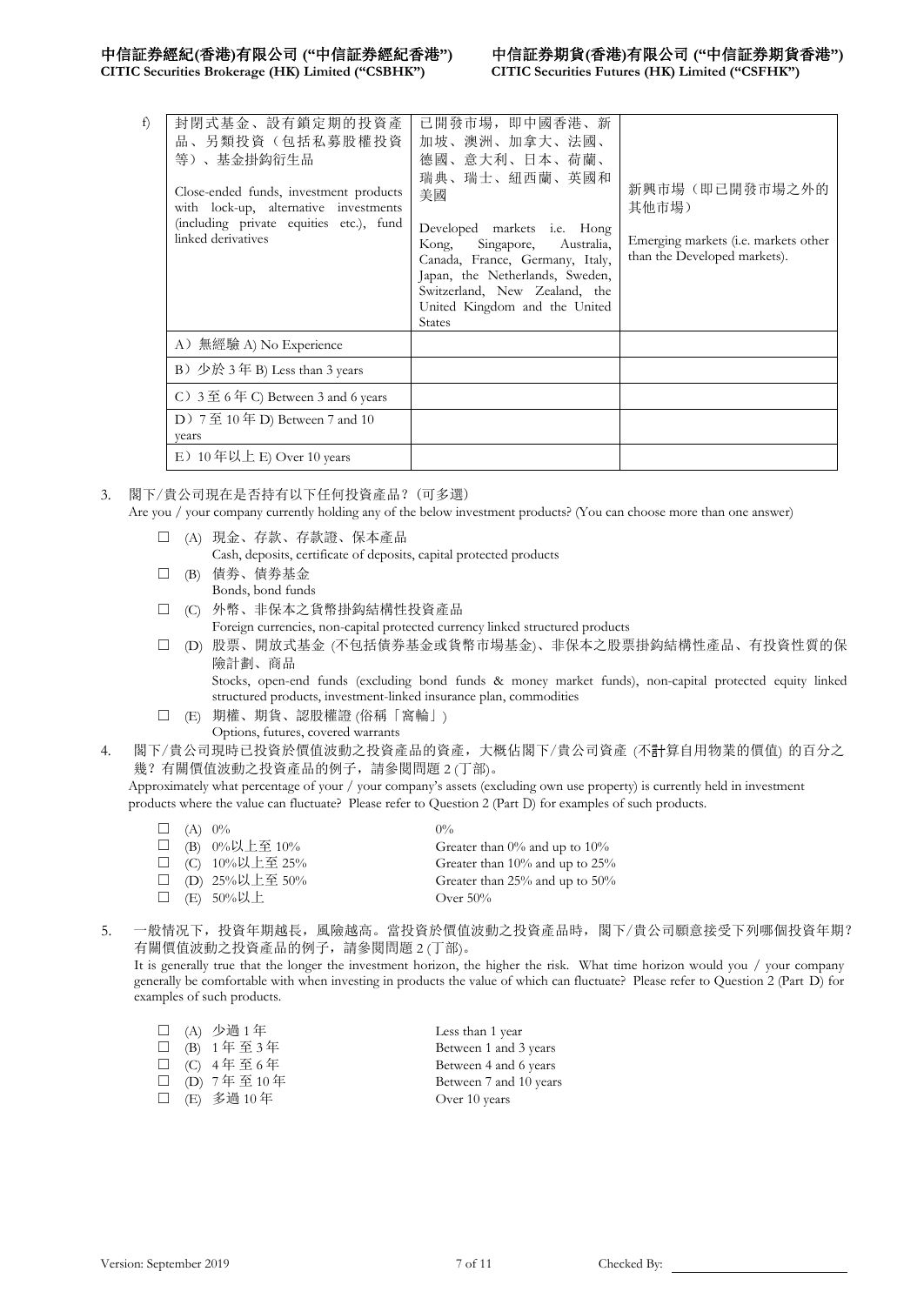**CITIC Securities Brokerage (HK) Limited ("CSBHK") CITIC Securities Futures (HK) Limited ("CSFHK")**

## 責任聲明:

**Disclaimer**:

此問卷由中信証券經紀香港/中信証券期貨香港提供以協助客戶了解其可承受風險的能力及風險接受程度以評估客户的風 險取向。中信証券經紀香港/中信証券期貨香港對於本問卷提供的資料及結果的準確性及完整性不負任何責任。

This Questionnaire is provided by CSBHK/CSFHK and is intended to help the customers understand their risk attitude based on their ability to take risk and their risk tolerance level. CSBHK/CSFHK makes no guarantee, representation or warranty and accepts no responsibility or liability as to the accuracy or completeness of the information given in this questionnaire and the result.

本問卷和結果只是客户作出投資前應考慮的其中一個因素,不應視作投資建議、銷售要約或購買任何金融產品的招攬。閣 下應該仔細考慮閣下的投資目標及風險承受能力,並尋求獨立的專業人士建議,才適宜作出任何投資決定。

This questionnaire and the result is **only one of the factors** that the customer should take into account when investing. This should not be regarded as an investment advice, an offer to sell, or a solicitation to buy any financial products. You should consider carefully your investment objective and risk tolerance ability and seek for independent professional advice before making any investment decision.

所有投資建議均來源於客戶向中信証券經紀香港/中信証券期貨香港提供的信息。請客戶務必全數回答問卷內的問題,以 免我司因資料不足而未能向閣下/貴公司提供投資建議服務。

The investment advices are derived from information that the customer has provided to CSBHK/CSFHK. Customers are advised to answer all questions of the questionnaires. Otherwise, we may not be able to provide any investment advisory service to you / your company.

由問卷之計分方法所得出的風險承受程度(下稱「工具」),應被視為一般參考。中信証券經紀香港/中信証券期貨香港並沒 有透過提供「工具」向其客戶提供任何投資或融資建議。中信証券經紀香港/中信証券期貨香港不對使用「工具」而引起 的結果作出任何明示或暗示的保證。中信証券經紀香港/中信証券期貨香港不就客戶因使用「工具」,而招致或承受的損 失、損害或罰款;或引起的任何針對客戶或已和解的索償或要求;或導致客戶面臨的任何監管問題或爭議等而承擔責任。

The risk tolerance level derived from use of the scoring point as shown in the Questionnaire (the "Tools") are provided only as general guidelines. CSBHK/CSFHK is not providing investment or financial advice to any of its customers by providing the Tools. CSBHK/CSFHK makes no warranties, expressed or implied, as to results to be obtained from use of the Tools. CSBHK/CSFHK shall not be liable to any customer for any loss, damage or penalties suffered or incurred by, any claim or demand made against or settled by or any regulatory issues or disputes faced by customer arising out of the use of the Tools.

如閣下不同意由問卷計分方法所得出的風險承受程度,應向閣下的客戶經理查詢。 If you disagree the risk tolerance level derived from use of the scoring point as shown in the Questionnaire, you should refer to your Account Manager for enquiry.

投資附帶風險。投資的價值可升可跌,甚至變成毫無價值,過往的表現數據並不能表示未來也有同樣的表現。請參閱相關 產品的說明書以獲取進一步資料。

Investment involves risks. The value of investment may move up or down and may become valueless. Past performance figures shown are not indicative of future performance. Relevant products offering documents should be read for further details.

中信証券經紀香港/中信証券期貨香港確保在此問卷內收集的客戶個人資料得到保密。客戶資料只會在保密的情况下,供 中信証券經紀香港/中信証券期貨香港用作設計、推廣理財產品或服務之用。

CSBHK/CSFHK will keep personal information collected in this test confidential. The information may be used by CSBHK/CSFHK under a duty of confidentially to CSBHK/CSFHK, for designing and/or making of financial services.

此問卷的中、英文版本若有不一致或差異之處,概以英文版本為準。 In case of inconsistency or discrepancy between the Chinese version and the English version of this Questionnaire, the English version shall prevail for all purposes.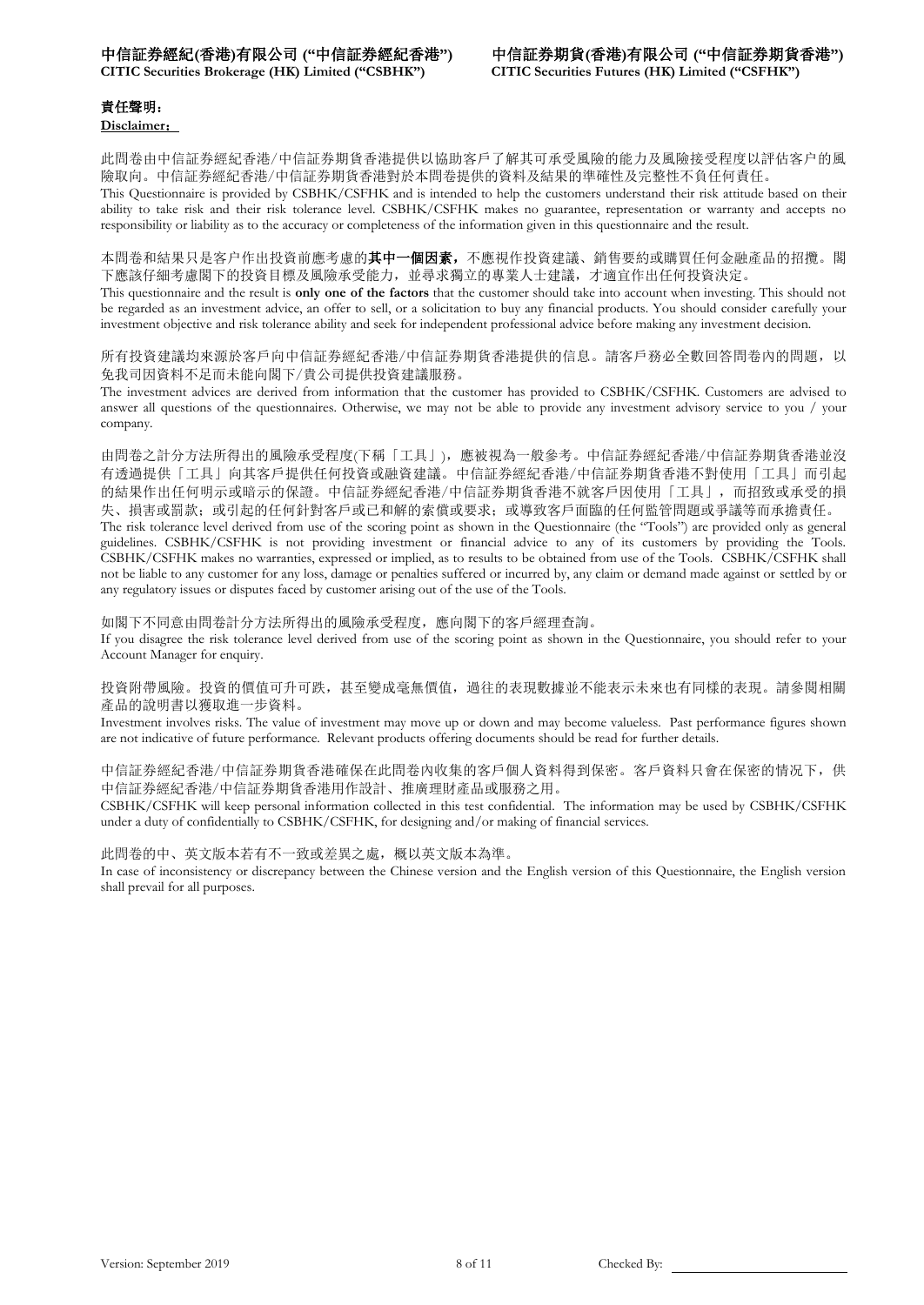**CITIC Securities Brokerage (HK) Limited ("CSBHK") CITIC Securities Futures (HK) Limited ("CSFHK")**

### 客戶聲明及承諾

**Customer Acknowledgement & Undertaking**

本人/吾等確認、理解及同意: I/We hereby acknowledge, understand and agree that:

據中信証券經紀香港/中信証券期貨香港所知,在設計「工具」時,並未將個別客戶的特定需要、投資準則、個別基金或 投資產品的合適性考慮在內。因此,「工具」所包含之資料不應視為或當作任何投資或個人化的建議。於作出投資決定前, 本人/吾等應根據自己的判斷及/或尋求財務及法律顧問之專業意見。中信証券經紀香港/中信証券期貨香港對「工具」的 任何資料及其使用無須負責,及對「工具」之內容的準確性及完整性均不作出任何保證,並拒絕就客戶或任何人士因使用 「工具」之資料或避免使用「工具」的資料而招致或帶來之任何損失或損害承擔任何責任。投資涉及風險,投資產品的價 格可能會有波動,在特定情況下甚至有可能變得毫無價值。於投資前,客戶應參考有關投資的銷售文件。「工具」之內容 僅供參考,並不構成買賣要約。過往的表現數據及資料並不表示未來也有同樣的表現。

To the knowledge of CSBHK/CSFHK, in the design of the Tools, the specific needs, investment criteria or suitability of any particular funds or investments of individual customers have not been taken into account. Accordingly, the information in the Tools shall not be treated, nor relied upon, as any investment or individualized advice. I/We should ultimately rely on my/our own judgment and/or the judgment of my/our own financial and legal advisers in making any investment decision. CSBHK/CSFHK takes no responsibility for any information or use relating to the Tools and makes no representation as to the accuracy or completeness of any such information and expressly disclaims any liability whatsoever for any loss or damage as a result of or arising from customers or any other persons acting or refraining from actions based on the information or results contained in the foregoing. Investments involve risks and the prices of investments can and do fluctuate and in certain circumstances may become valueless. Customers should refer to the relevant offering documents before investing. The Tools is for information only and does not constitute any offer or solicitation to buy or sell. Data and information on past performance are not indicative of future performance.

本人/吾等已獲中信証券經紀香港/中信証券期貨香港邀請細閱本問卷、此客户確認聲明及承諾及免責聲明,提出問題及 (假如本人/吾等希望)諮詢獨立意見。本人/吾等聲明本人/吾等會就本人/吾等之判斷作出投資決定。

I/We have been invited by CSBHK/CSFHK to read the Questionnaire, this Customer Acknowledgement & Undertaking and the Disclaimer, to ask questions and take independent advice if I/we wish and I/we declare that I/we will make investment decision based on my/our own judgment.

中信証券經紀香港/中信証券期貨香港的代表也向本人解釋了本調查問卷的結果和指定的風險承受能力水平。本人確認已 完全理解本調查問卷的結果和指定的風險承受能力水平。

The results of this Questionnaire and the assigned risk tolerance level have also been explained to me by a representative of CSBHK/CSFHK. I confirm that I fully understand the results this Questionnaire and the assigned risk tolerance level.

此問卷的版權是受保護的。本人 / 吾等不會再分配、複製及/或複印此問卷之部份或全部內容。 The copyright of the Questionnaire is protected. I/We will not redistribute, reproduce and/or photocopy the Questionnaire in whole or in part.

| 客戶簽名:             | 日期:   |  |
|-------------------|-------|--|
| Client Signature: | Date: |  |
|                   |       |  |

| 只供内部使用 FOR INTERNAL USE ONLY                                                                                                                                                                                                                                                                                               |                                                                                                        |  |  |  |  |  |
|----------------------------------------------------------------------------------------------------------------------------------------------------------------------------------------------------------------------------------------------------------------------------------------------------------------------------|--------------------------------------------------------------------------------------------------------|--|--|--|--|--|
| 由持牌代表填寫 To be completed by Licensed Representative                                                                                                                                                                                                                                                                         |                                                                                                        |  |  |  |  |  |
| 本人                                                                                                                                                                                                                                                                                                                         | (姓名以正楷書寫) 持有 C.E. 編號<br>, 特此確認本人已向該客戶提供包含上述<br>「客戶聲明及承諾」之風險評估問卷副本。本人並已邀請該客戶提出問題,及在需要時諮詢獨立意見 (如客戶有此意願)。 |  |  |  |  |  |
| (name in block letters) with C.E. number<br>confirm that I have provided to the customer<br>Ι,<br>a copy of the Risk Profiling Questionnaire incorporating the above Customer Acknowledgement and Undertaking and that I have invited the<br>above customer to ask questions and take independent advice if he/she wishes. |                                                                                                        |  |  |  |  |  |
| 如持牌代表以公司錄音電話與客戶確認以上資料,請提供錄音詳情。<br>If Licensed Representative confirms the above information with client through company taped phone recording system, please provide the<br>taped recording details.                                                                                                                       |                                                                                                        |  |  |  |  |  |
| 內線 Ext. No.:<br>$\boxplus$ 期 Date:                                                                                                                                                                                                                                                                                         | 時間 Time:                                                                                               |  |  |  |  |  |
| 持牌代表簽名:<br>Licensed Representative Signature:                                                                                                                                                                                                                                                                              | 日期:<br>Date:                                                                                           |  |  |  |  |  |
| 負責人員 / 管理人員:<br>Sign off by Responsible Officer/Management:                                                                                                                                                                                                                                                                | 日期:<br>Date:                                                                                           |  |  |  |  |  |
|                                                                                                                                                                                                                                                                                                                            | $C.E.$ 編號 $C.E.$ No:<br>姓名 Name:                                                                       |  |  |  |  |  |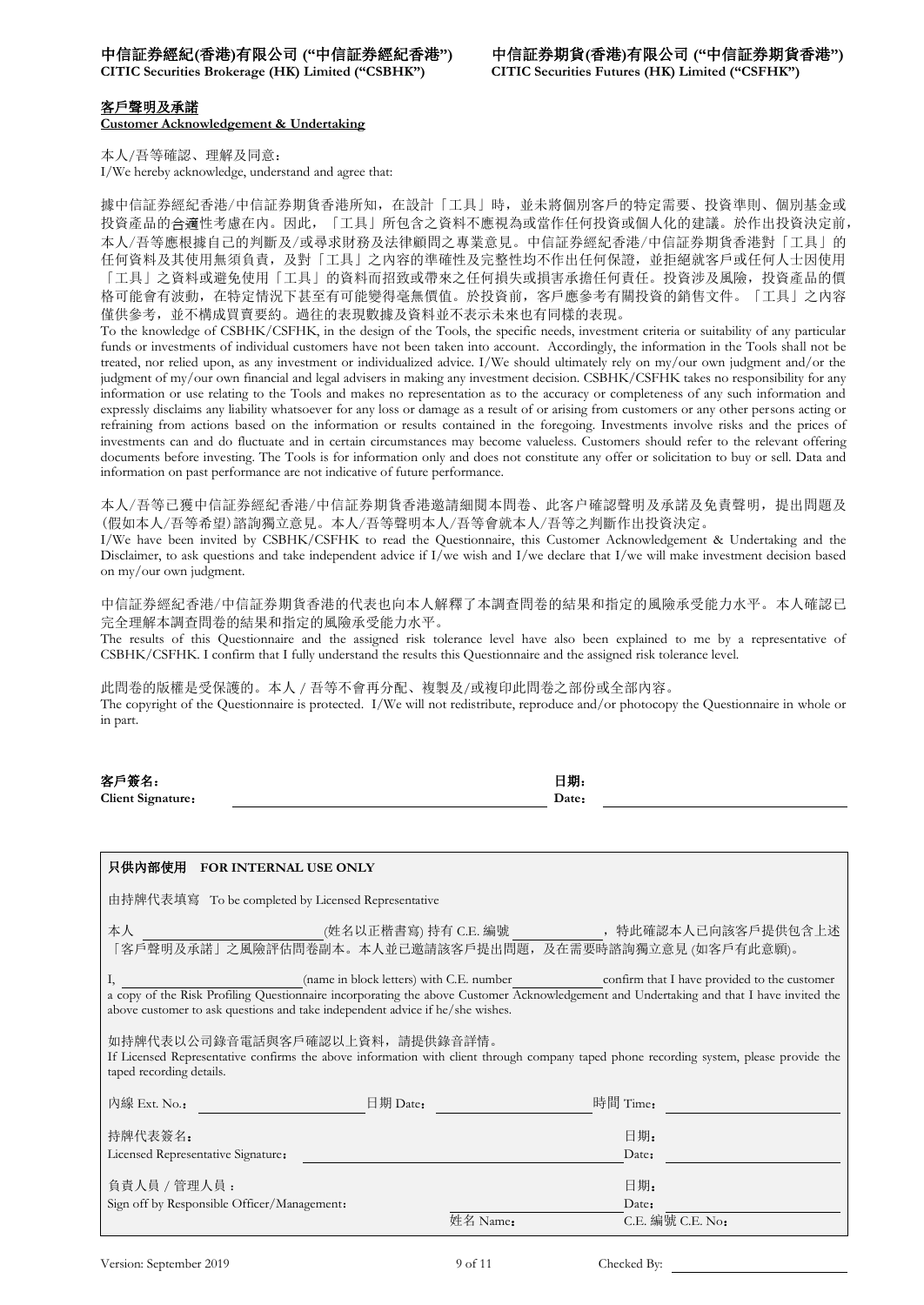## 風險評估問卷 **("**問卷**") -** 只適用於非資深法團專業投資者/非機構專業投資者附錄

**Risk Profiling Questionnaire (the "Questionnaire") – Applicable to non-Experienced Corporate Professional Investors/non-Institutional Professional Investors Annex 1**

| 風險承受程度之說明<br><b>Description for Risk Tolerance Level</b>                                                                                                                                                                                                                                                                                                      | 附錄 |
|---------------------------------------------------------------------------------------------------------------------------------------------------------------------------------------------------------------------------------------------------------------------------------------------------------------------------------------------------------------|----|
| Annex                                                                                                                                                                                                                                                                                                                                                         |    |
|                                                                                                                                                                                                                                                                                                                                                               |    |
| <u> 風險承受程度Risk Tolerance Level: 低風險(1) Low Risk (1)</u>                                                                                                                                                                                                                                                                                                       |    |
| 所確定的風險程度是: 低風險(1)-投資者希望儘量避免風險,希望有輕微的資本增長機會, 並明白及願意承受輕微<br>$\bullet$<br>的資本風險。                                                                                                                                                                                                                                                                                 |    |
| The risk level determined is: Low $Risk(1) - for$ an investor who is very risk averse and wants to gain the potential for minimal<br>capital growth while he/she understands that he/she needs to take a minimal amount of risk with the capital invested.<br>可能適宜此類投資者的投資產品在資本價值上可能波動並跌至低於他/她原本的投資額。預期在正常市況下,波動<br>$\bullet$<br>僅為輕微(但不作保證),而他/她可接受這一程度的波動。  |    |
| Capital values of investment products that are potentially suitable for such investor may fall below his/her original investment. In<br>$\bullet$<br>normal market conditions, fluctuation is expected to be minimal (although this is not guaranteed), and he/she is comfortable with<br>this level of fluctuation.<br>評為低風險(1)的投資產品應當適合此類投資者。               |    |
| Investment products with risk rating "Low Risk (1)" are likely to be suitable for such investors.                                                                                                                                                                                                                                                             |    |
|                                                                                                                                                                                                                                                                                                                                                               |    |
| <u> 風險承受程度Risk Tolerance Level: 低至中風險(2)Low to Medium Risk (2)</u><br>所確定的風險程度是:低至中風險(2) - 投資者希望有低至中等程度的資本增值機會,並明白及願意承受低至中<br>$\bullet$<br>等程度的資本風險。                                                                                                                                                                                                          |    |
| The risk level determined is: Low to Medium $Risk(2) - for$ an investor who wants to gain the potential for low to medium<br>capital growth while he/she understands that he/she needs to take low to medium amount of risk with the capital invested.<br>可能適宜此類投資者的投資產品在資本價值上可能波動並跌至低於他/她原本的投資額。預期在正常市況下,波<br>$\bullet$<br>動為低至中等(但不作保證),而他/她可接受這一程度的波動。     |    |
| Capital values of investment products that are potentially suitable for such investor may fall below his/her original investment.<br>$\bullet$<br>In normal market conditions, fluctuation is expected to be low to medium (although this is not guaranteed), and he/she is<br>comfortable with this level of fluctuation.<br>評為低至中度風險(2)或更低風險的投資產品應當適合此類投資者。 |    |
| Investment products with risk rating "Low to Medium Risk (2)" or below are likely to be suitable for such investors.                                                                                                                                                                                                                                          |    |
| <u> 風險承受程度Risk Tolerance Level: 中風險 (3)Medium Risk (3)</u>                                                                                                                                                                                                                                                                                                    |    |
| 所確定的風險程度是: 中風險(3)-投資者希望有中等程度的資本增值機會,並明白及願意承受中等程度的資本<br>$\bullet$<br>風險。                                                                                                                                                                                                                                                                                       |    |
| The risk level determined is: Medium $Risk(3) - for$ an investor who wants to gain the potential for moderate capital growth<br>while he/she understands that he/she needs to take a moderate amount of risk with the capital invested.<br>評為中度風險(3)或更低風險的投資產品應當適合此類投資者。                                                                                      |    |
| Investment products with risk rating "Medium Risk (3)" or below are likely to be suitable for such investors.                                                                                                                                                                                                                                                 |    |
| 風險承受程度Risk Tolerance Level: 中至高風險(4)Medium to High Risk (4)                                                                                                                                                                                                                                                                                                   |    |
| 所確定的風險程度是: 中至高風險(4)-投資者希望他/她的投資有很高的資本增值機會, 並明白及願意承受很高的<br>資本風險。                                                                                                                                                                                                                                                                                               |    |
| The risk level determined is: Medium to High $Risk(4) -$ for an investor who wants to gain the potential of high capital growth<br>while he/she understands that he/she needs to take a high amount of risk with the capital invested.<br>評為中至高風險(4)或更低風險的投資產品應當適合此類投資者。                                                                                      |    |
| Investment products with risk rating "Medium to High Risk (4)" or below are likely to be suitable for such investors.<br>$\bullet$                                                                                                                                                                                                                            |    |
| 風險承受程度Risk Tolerance Level: 高風險(5)High Risk (5)                                                                                                                                                                                                                                                                                                               |    |
| 所確定的風險程度是: 高風險(5) - 投資者希望他/她的投資有大幅度的資本增值機會, 並明白及願意承受<br>$\bullet$<br>大幅度的資本風險。                                                                                                                                                                                                                                                                                |    |
| The risk level determined is: High $Risk(5) - for$ an investor who wants to have very significant capital growth while<br>٠<br>he/she understands that he/she needs to take a very significant amount of risk with the capital invested.<br>評為高風險(5)或更低風險的投資產品應當適合此類投資者。                                                                                      |    |
| Investment products with risk rating "High Risk (5)" or below are likely to be suitable for such investors.                                                                                                                                                                                                                                                   |    |
|                                                                                                                                                                                                                                                                                                                                                               |    |
|                                                                                                                                                                                                                                                                                                                                                               |    |